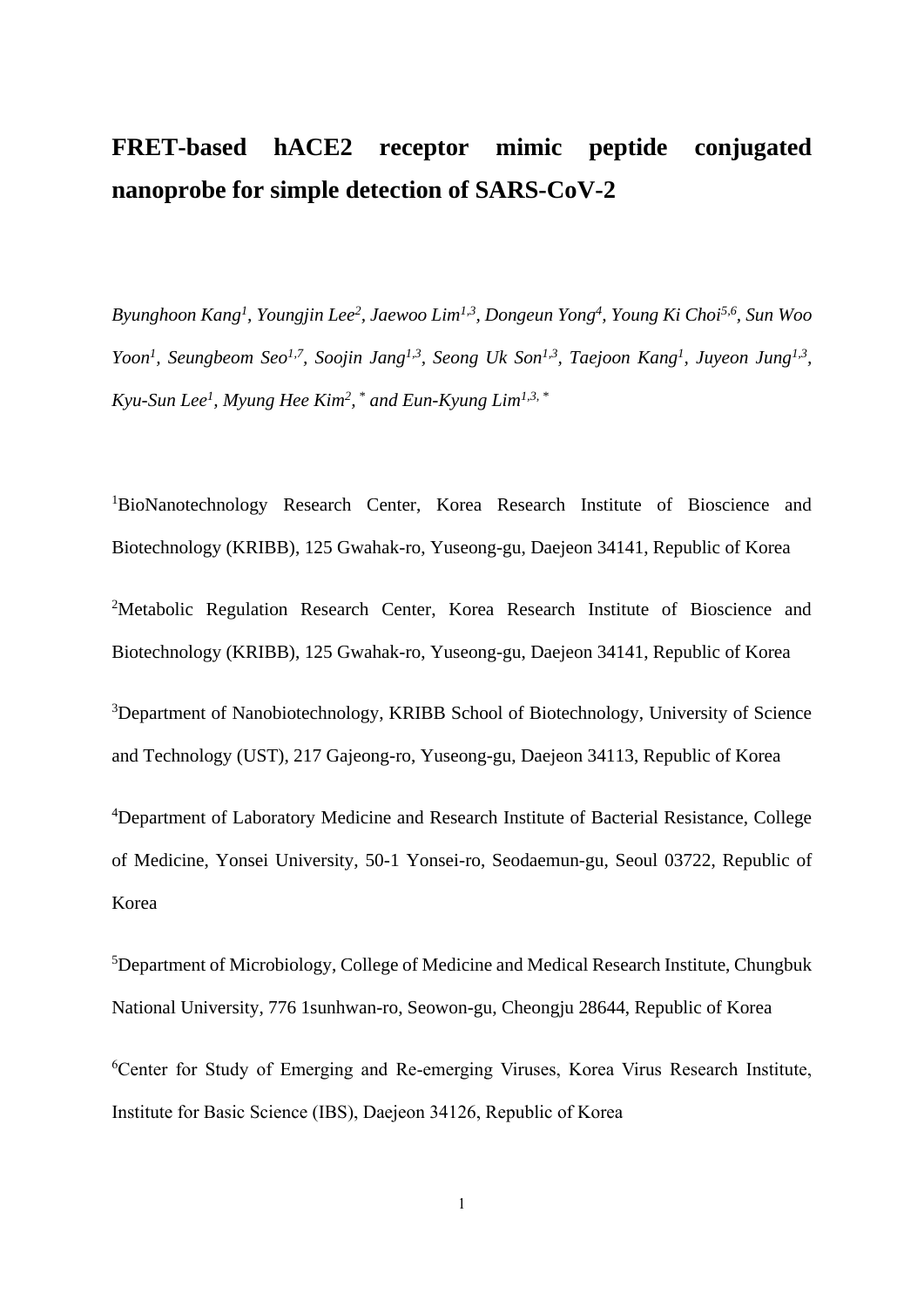<sup>7</sup>Department of Cogno-Mechatronics Engineering, Pusan National University, 2 Busandaehakro, Gumjeong-gu, Busan 46241, Republic of Korea

## **Corresponding Author**

Eun-Kyung Lim\*

Tel: 82-42-879-8456; Fax: 82-42-879-8492; E-mail: eklim1112@kribb.re.kr

Myung Hee Kim\*

Tel: 82-42-879-8219; E-mail: [mhk8n@kribb.re.kr](https://int.kribb.re.kr/BizRunner/Account/UserInfoPage.bzr?userID=1316)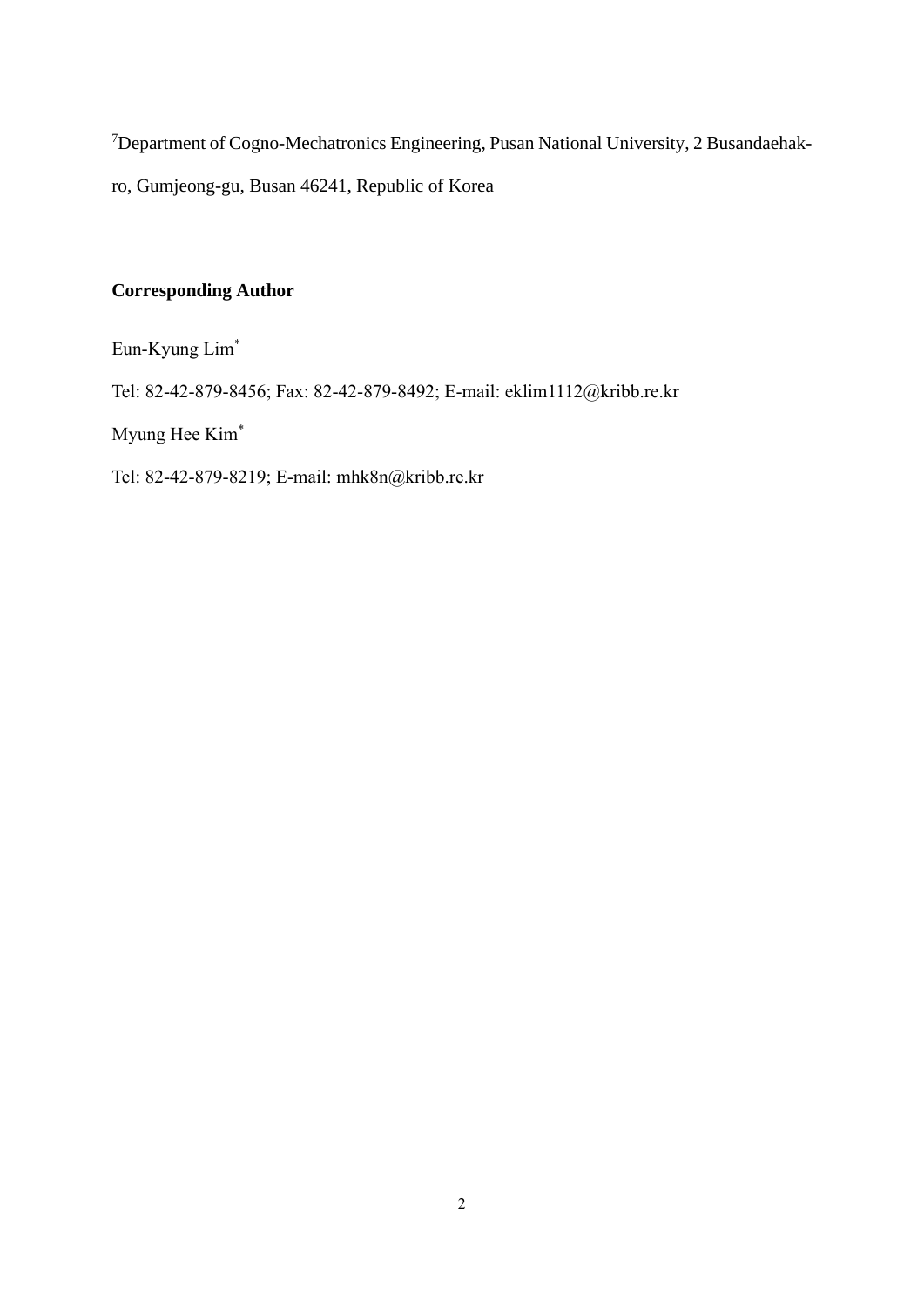

**Fig. S1.** Synthetic scheme for SARS-CoV-2 detection using hACE2 mimic peptide-beacon (COVID19-PEB) [Cy3-TTTTGGGGG- I EEQA KTFL DKFN HEAE DLFY QSSL ASWK-CCCCCAAAA-BHQ2].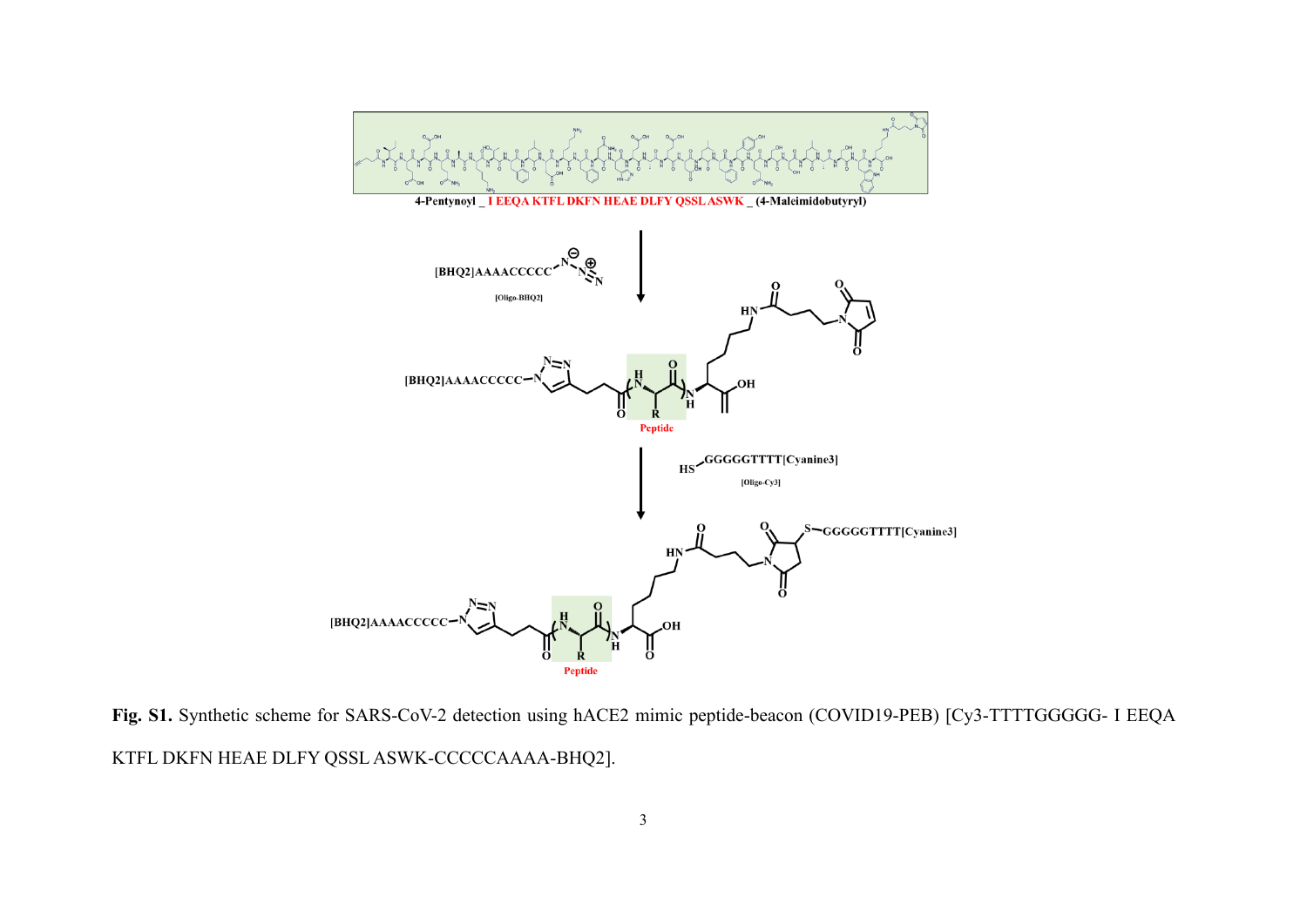

**Fig. S2**. Interacting residues between human angiotensin-converting enzyme 2 (hACE2) and spike (S) protein. Residues (colored circles), salt bridge (red line), hydrogen bonds (blue lines), and hydrophobic interactions (orange dashed-lines) are illustrated in this figure. This figure was generated using the PDBsum server.[1]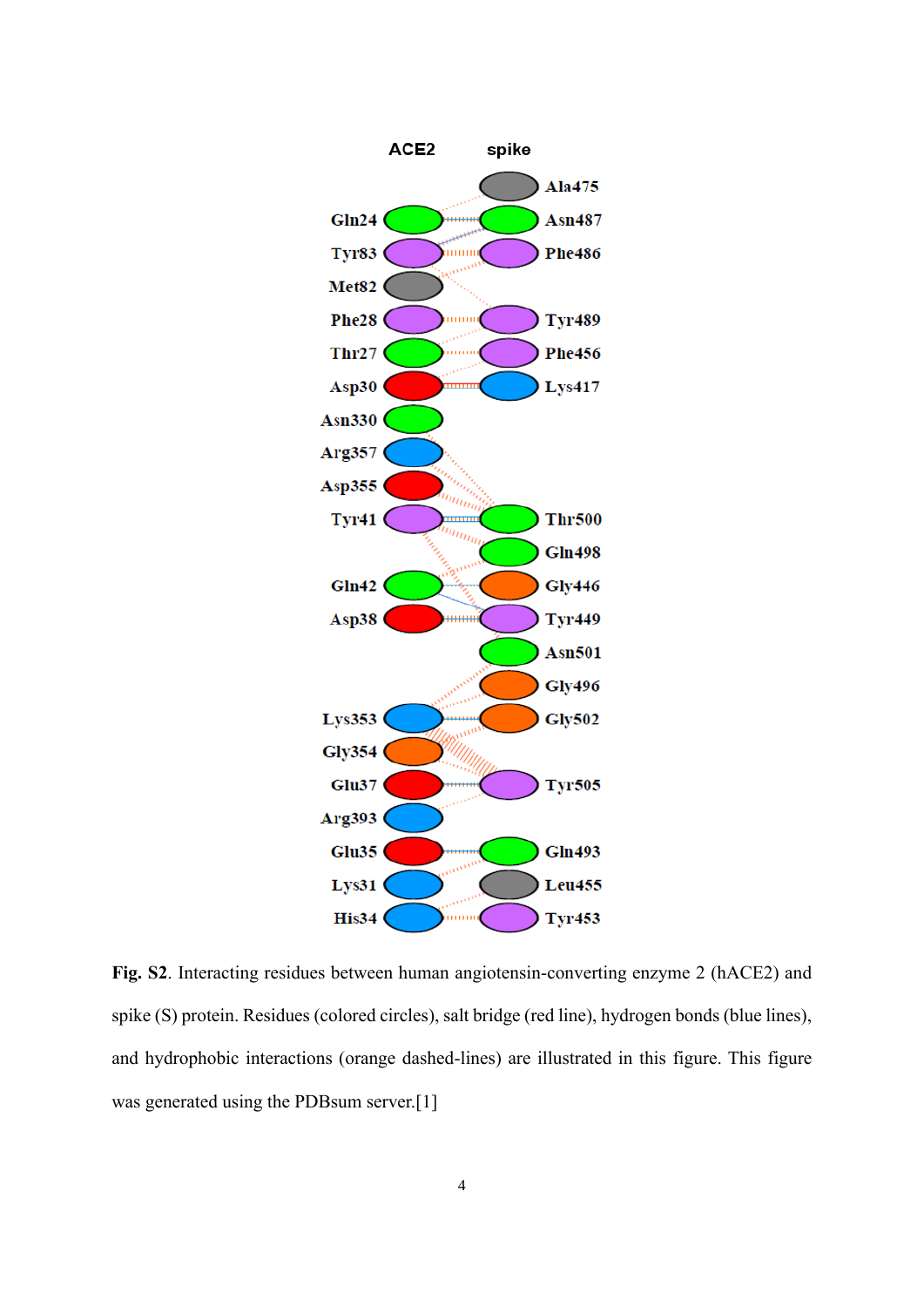

**Fig. S3.** Western blot image of full membrane showing detection of SARS-CoV-2 S protein RBD and Bovine Serum Albumin by ACE2 mimic peptide-biotin.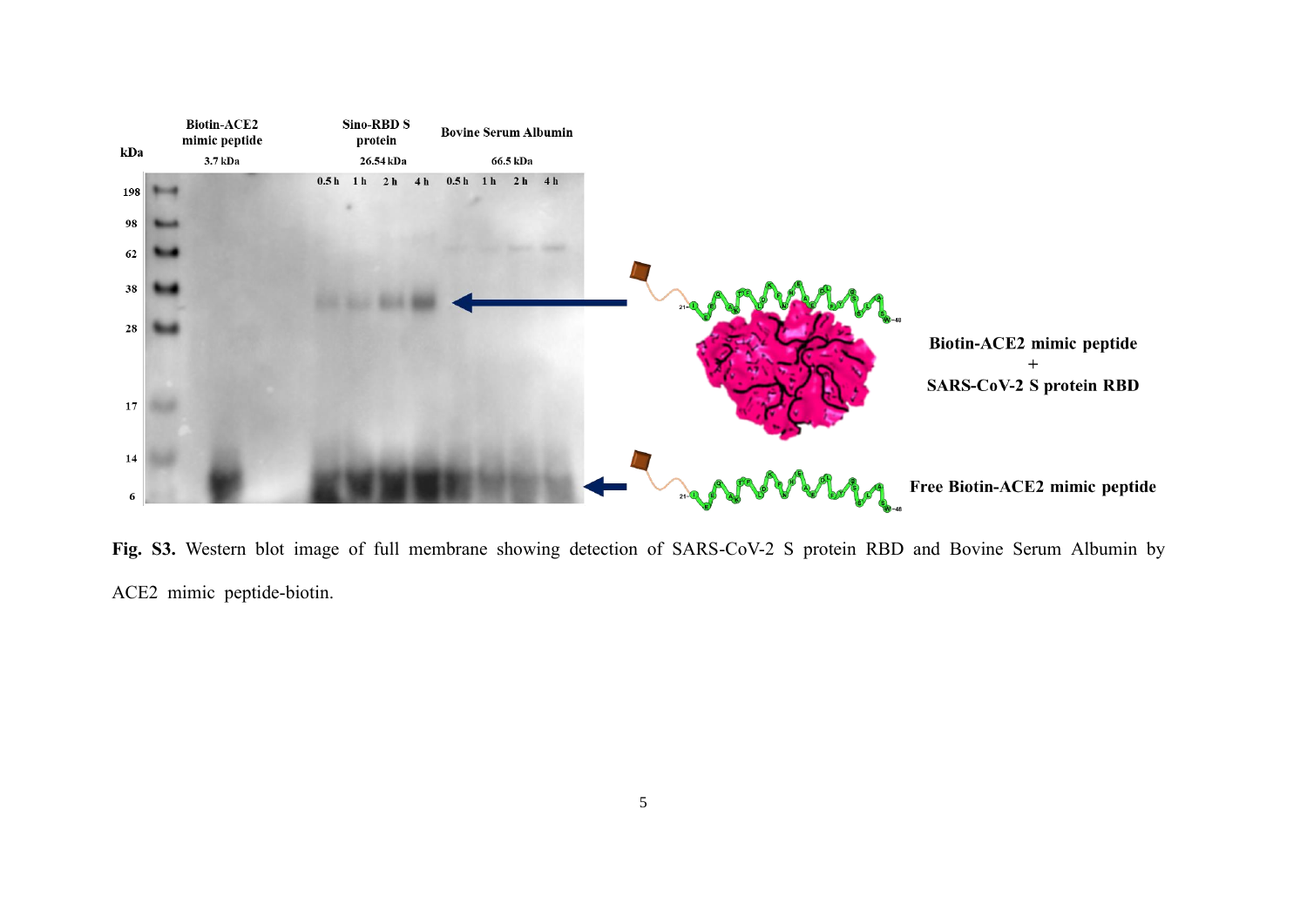

**Fig. S4.** Fluorescence intensity according to time change after COVID19-PEB treatment to i) SARS-CoV-2 (blue), ii) S protein RBD (red), and iii) BSA (yellow)  $(n = 3)$ .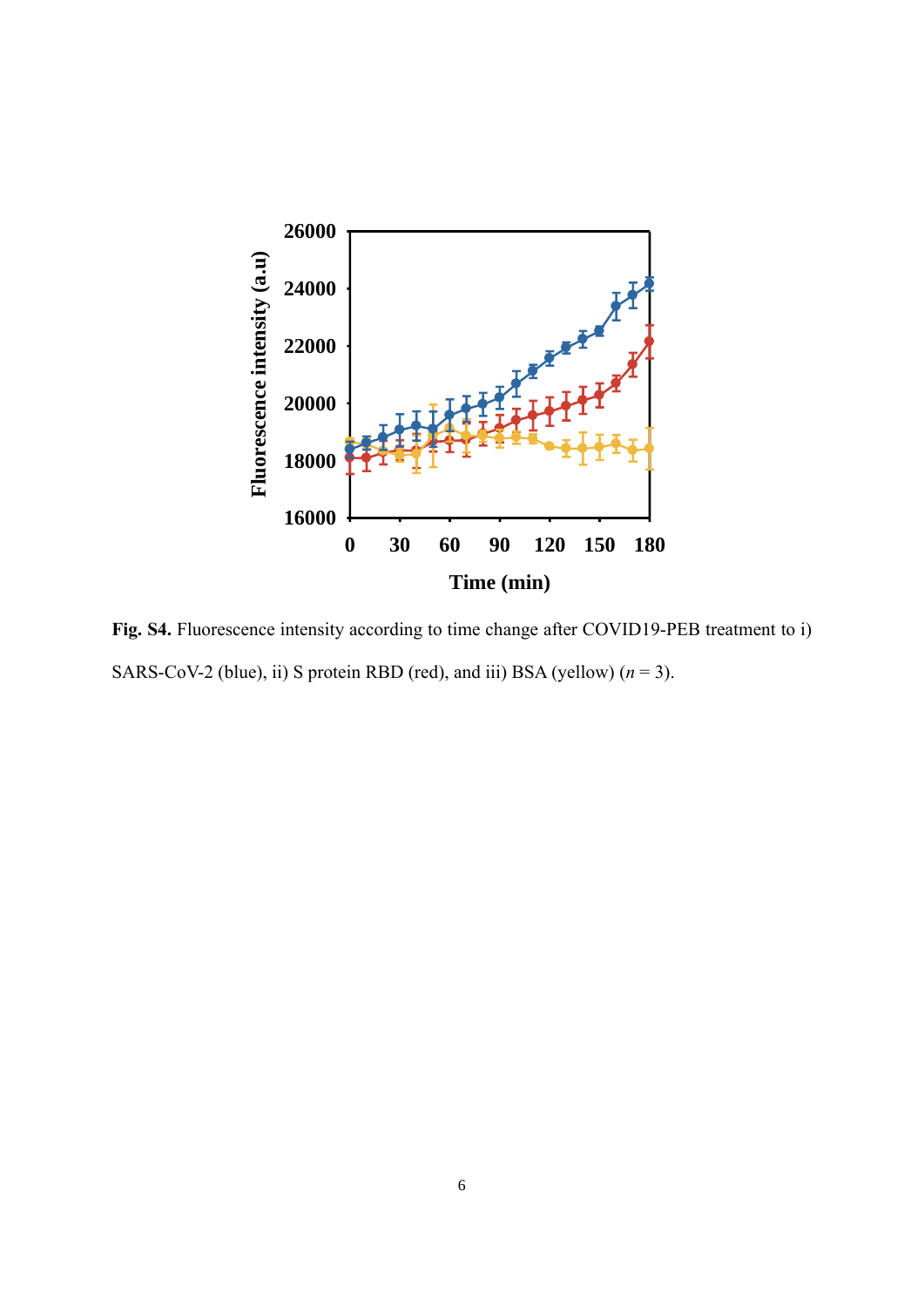

**Fig. S5.** Fluorescence detection of different concentrations of variant spike (S) protein receptorbinding domain (RBD) (a: alpha variant, b: beta variant, c: gamma variant and d: delta variant) using COVID19-PEB: i) Fluorescence intensity  $\text{*} < 0.05$ ,  $\text{*} < 0.005$   $\text{*} < \text{*} < 0.0005$  (*n* = 3) and ii) relative fluorescence intensity ( $F_{NT}$ : fluorescence intensity in the absence of target protein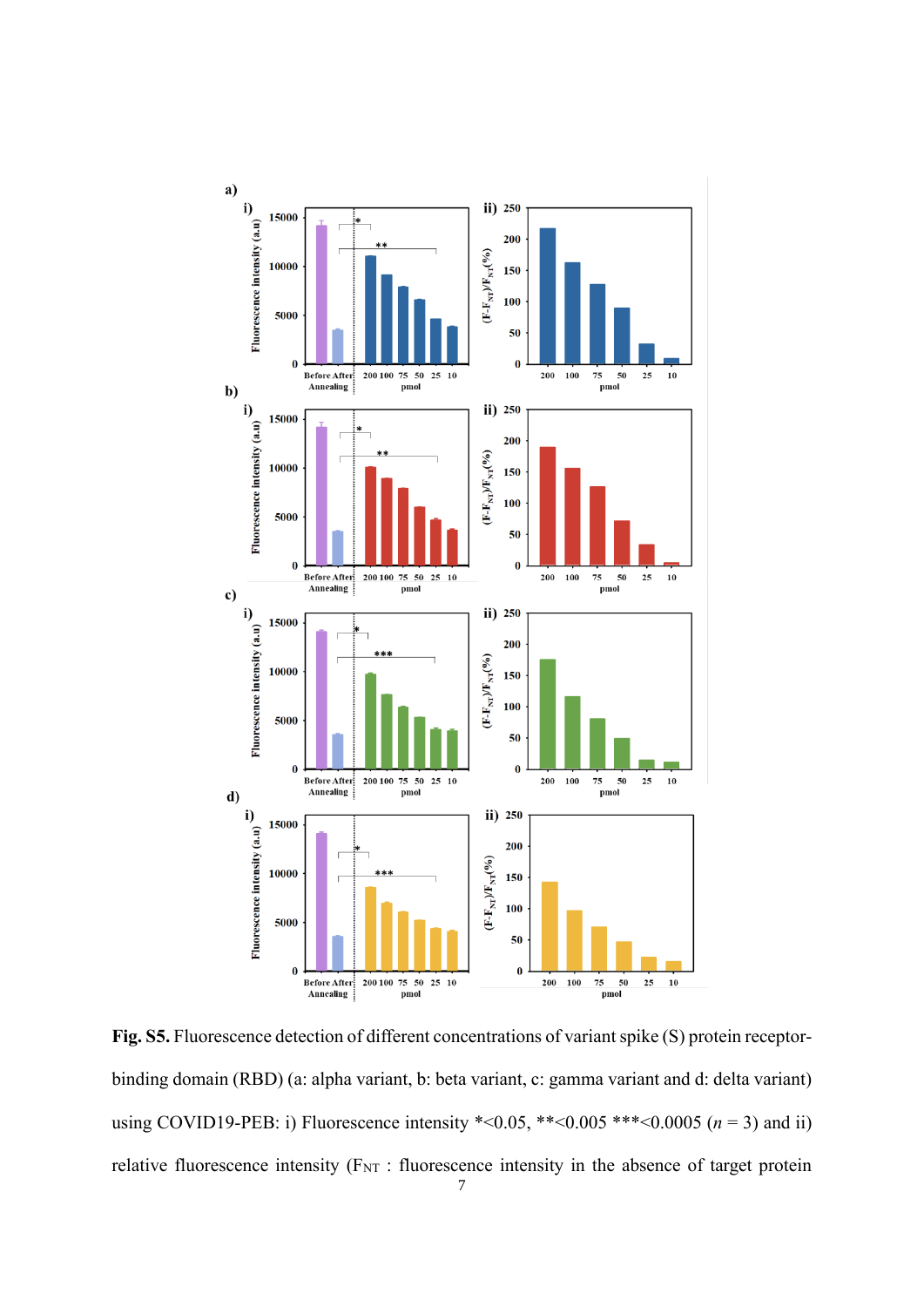(nontreatment, NT)).

## **Anti-biotin HRP**



Bovine Serum Albumin + hACE2 mimic peptide-biotin

**Fig. S6.** Western blot images depicting detection of a) SARS-CoV-2 alpha variant S protein RBD, b) SARS-CoV-2 beta variant S protein RBD, c) SARS-CoV-2 gamma variant S protein RBD, d) SARS-CoV-2 delta variant S protein RBD, and e) Bovine Serum Albumin by hACE2 mimic peptide-biotin.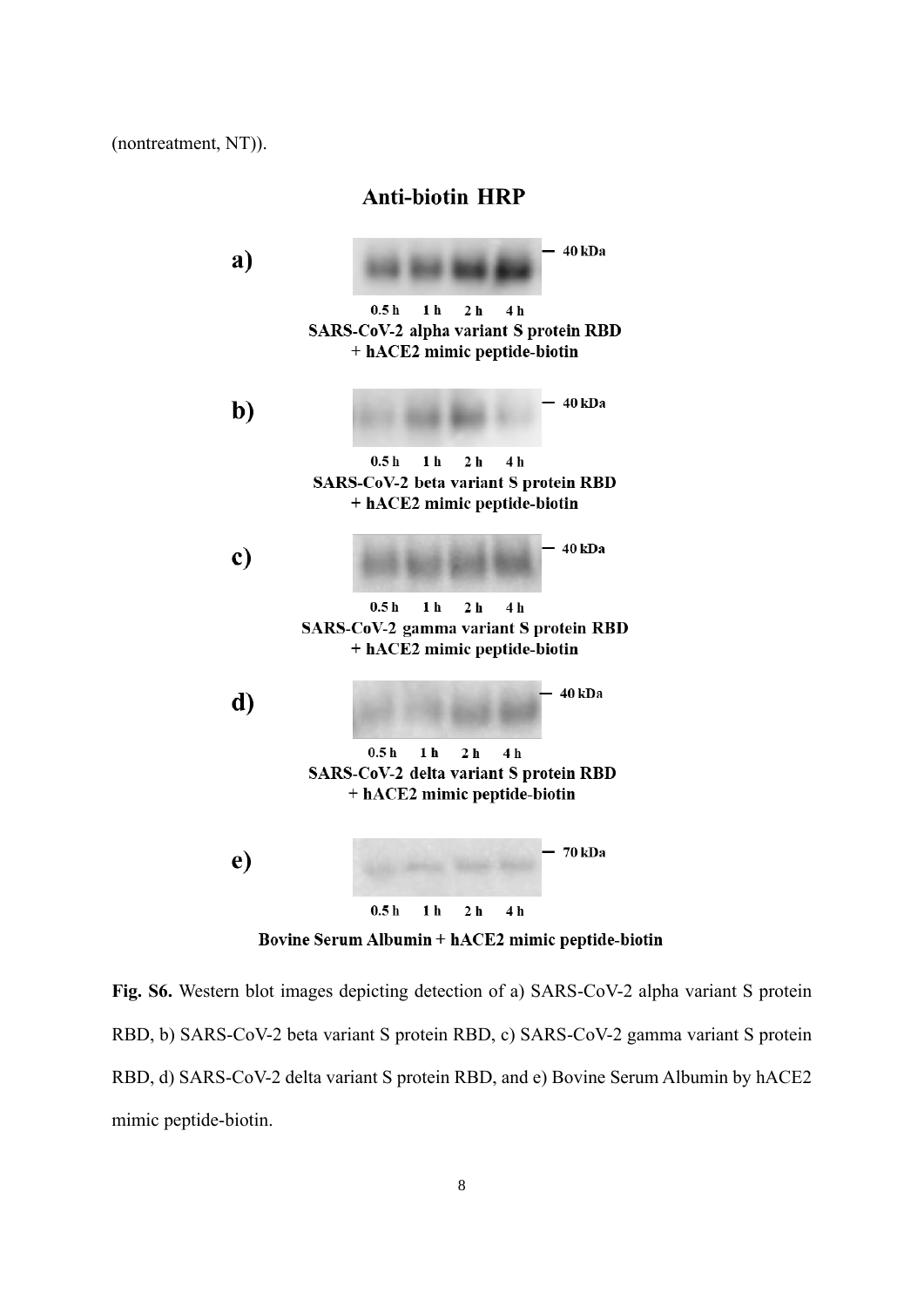| <b>Number</b>           | E Ct value | <b>RdRp Ct value</b> | N Ct value |
|-------------------------|------------|----------------------|------------|
| $\mathbf{1}$            | 26.87      | 26.76                | 26.42      |
| $\boldsymbol{2}$        | 32.13      | 32.44                | 32.58      |
| $\overline{\mathbf{3}}$ | 35.49      | 37.5                 | 36.05      |
| $\overline{\mathbf{4}}$ | 28.19      | 28.21                | 27.95      |
| 5                       | 34.68      | 33.74                | 34.45      |
| 6                       | 35.35      | 35.56                | 34.64      |
| $\overline{7}$          | 35.72      | 34.37                | 36.43      |
| 8                       | 32.7       | 32.91                | 32.12      |
| 9                       | 34.64      | 36.26                | 33.57      |
| 10                      | 21.98      | 21.31                | 21.88      |
| 11                      | 29.13      | 29                   | 29.11      |
| 12                      | 27.58      | 27.4                 | 28.13      |
| 13                      | 32.83      | 32.41                | 31.86      |
| 14                      | 36.13      | 36.26                | 37.26      |
| 15                      | 21.27      | 20.73                | 21.73      |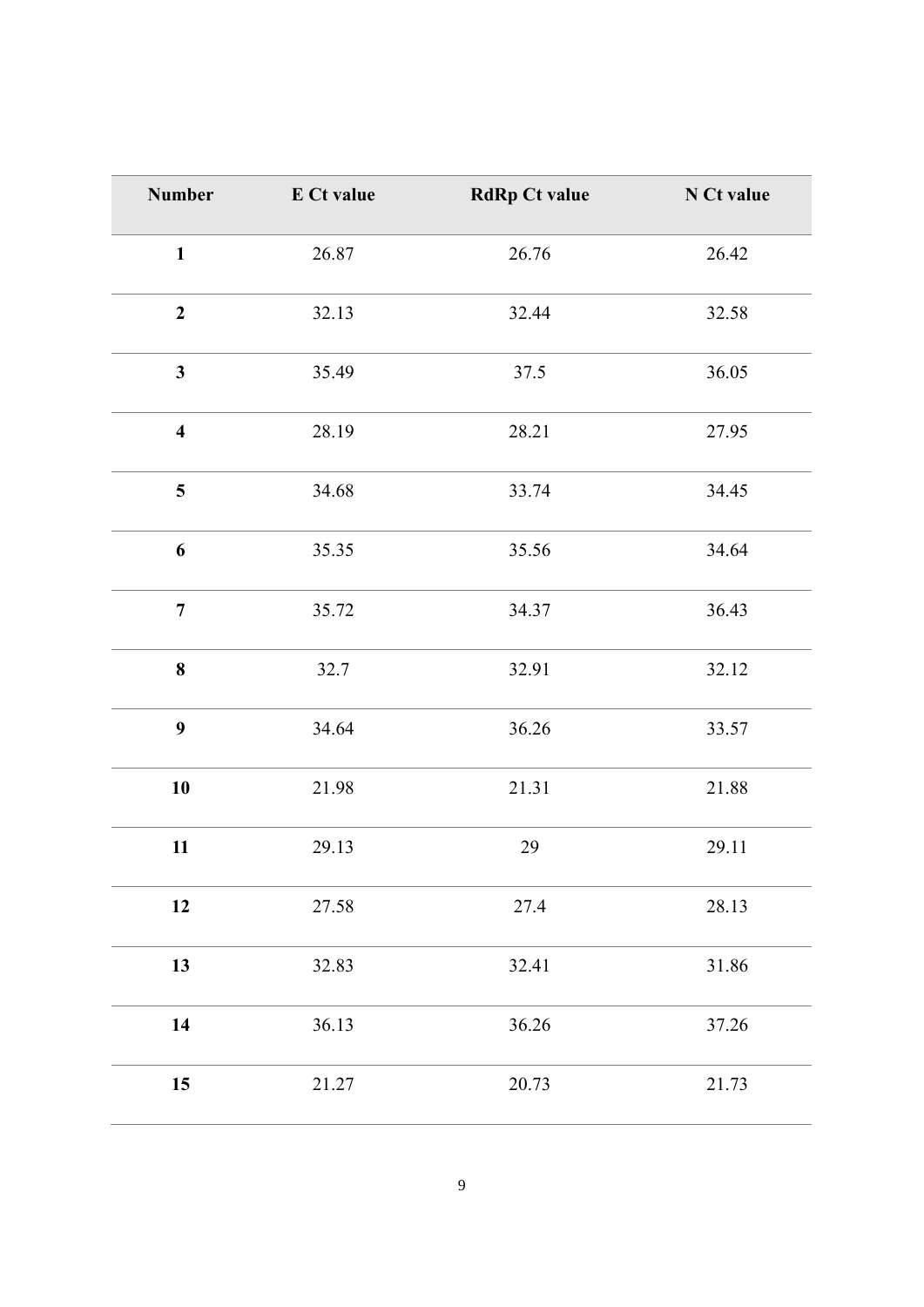| 16       | 35.01 | 34.03 | 32.86 |
|----------|-------|-------|-------|
| 17       | 23.31 | 22.75 | 23.4  |
| 18       | 22.63 | 22.11 | 23.48 |
| 19       | 25.8  | 26.25 | 26.44 |
| 20       | 35.22 | 35.75 | 34.73 |
| 21       | 36.25 | 36.01 | 36.35 |
| 22       | 32.52 | 33.32 | 31.2  |
| 23       | 32.97 | 33.6  | 32.83 |
| 24       | 33.76 | 33.61 | 33.54 |
| 25       | 30.65 | 31.15 | 31.04 |
| 26       | 38.14 | 38.09 | 37.2  |
| $\bf 27$ | 18.16 | 17.82 | 17.75 |
| 28       | 10.79 | 12.27 | 12.9  |
| 29       | 11.87 | 13.25 | 13.17 |
| 30       | 31.53 | 32.32 | 31.25 |

**Table S1.** Diagnostic result of COVID-19 patients using PCR at Yonsei University Severance Hospital.(Sample type : Positive nasopharyngeal swab specimens, N=30)